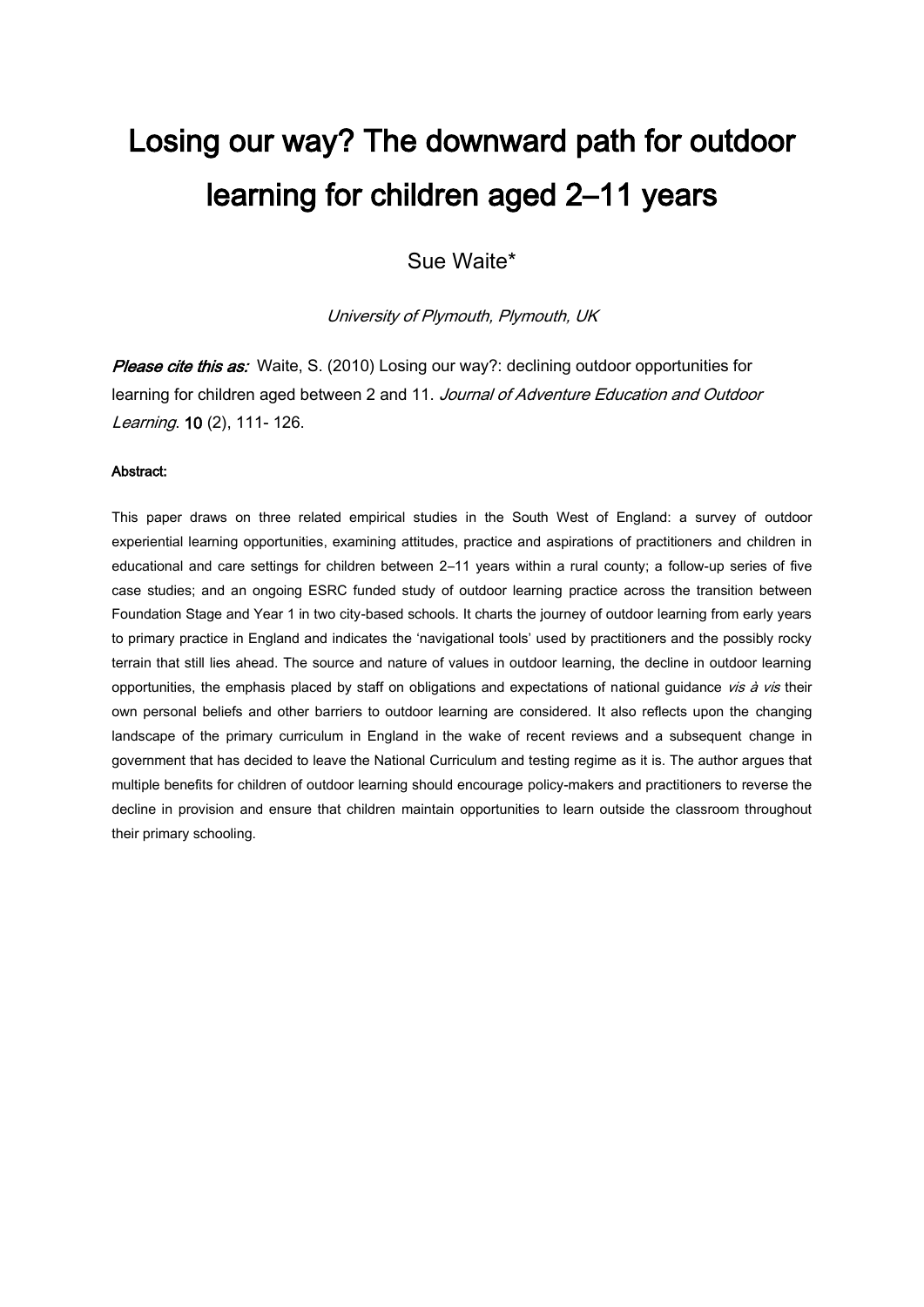#### **Introduction**

Historically, learning outside a classroom is how most people learned world-wide. Schooling was not for the lower classes or for undeveloped countries and learning for the majority of people was literally 'on the job', simply serving the purpose of making them capable of performing necessary (and usually quite specific) work. In some respects then, it is odd that we have come to 'do learning' in special buildings between certain hours with regular breaks from 'learning' called playtime and holidays, when, in fact, much of our learning continues to happen in the temporal and spatial interstices around that context (Illeris, 2009). Of course, what we learn in these different places may be very different. Learning outdoors addresses broad aims for education such as physical wellbeing (Hetherington, 2001), emotional and social wellbeing (Millward & Whey, 1997) and deeper levels of learning (Laevers, 2000); while some might argue that what schooling does best is teach children to be pupils (Waite & Pratt, 2011). Nevertheless, the classroom or indoor setting is now so firmly regarded as the usual place for learning that significant government efforts and research evidence about how the outdoors may enable learning (Department for Education & Science [DfES], 2006; Rickinson, Dillon, Teamey, Morris, Choi, Sanders, & Benefield, 2004) are needed to redress the balance from the dominant core subject standards performativity agenda in England (Gorard, Selwyn, & Rees, 2002) and elsewhere (Burbules & Torres, 2000). Furthermore, following years of delivery modes for teaching, a turn to 'nature' may rather be perceived as 'unnatural' for some children and teachers. A universal welcome for its characteristics cannot be guaranteed (Waite & Rea, 2007), yet many young people are reported to value relevance, enjoyment, variety and choice in their curriculum (Lord, 2006) and it could be argued that these qualities are inherent in much outdoor provision (Waite, 2010).

This paper considers the source of values in outdoor learning; the decline in outdoor learning opportunities through the primary years; the emphasis placed by staff on obligations and expectations of national quidance  $vis$   $\dot{a}$   $vis$  their own personal beliefs; the suggested changes to the landscape of the primary curriculum in England in the wake of the Rose *Independent review* of the primary curriculum (2009), which advocated greater cross-curricular work and a subsequent change in government that has decided to leave the National Curriculum and testing regime, at least for the present, as it is. It charts the journey of outdoor learning from early years to primary practice in England; it considers the 'navigational tools' used by practitioners and the possibly rocky terrain that still lies ahead. It argues that the multiple benefits for children of learning outdoors should encourage policy-makers and practitioners to reverse this decline in provision and ensure that children maintain opportunities to learn outside the classroom throughout their schooling.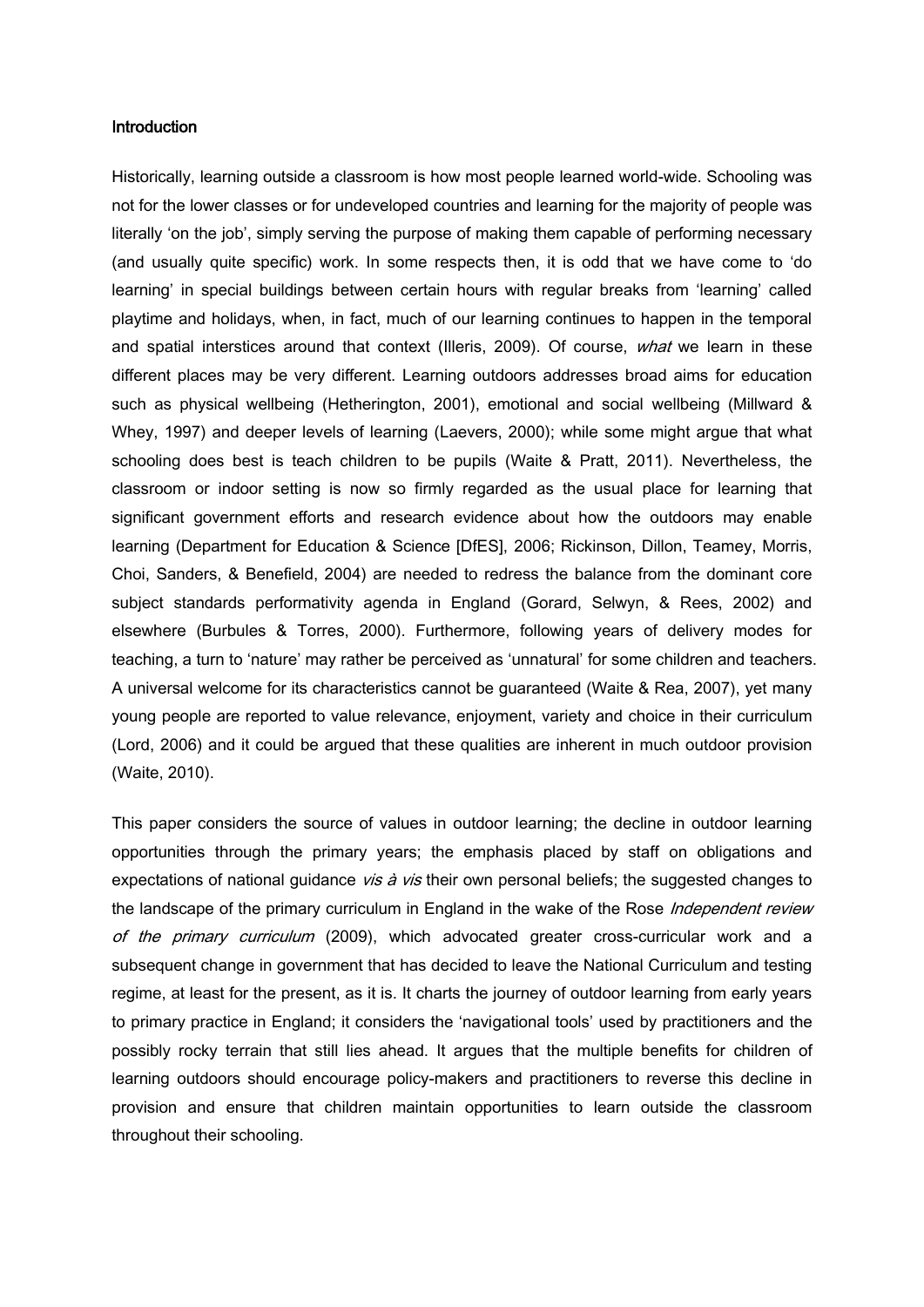### Tracing the steps—methods

Three studies underpin the argument advanced in this paper. Study 1 examined current practice and aspirations for outdoor learning for 2–11-year-olds in a rural county of England and explored how aims for outdoor learning related to practice. The research comprises a largely quantitative survey of outdoor provision sent to all 1,933 settings for care or education of children aged between 2 and 11 years (439 primary mainstream and special schools) in South West England. It included open-ended questions to probe values and aspirations of staff. Further details of its methodology and findings can be found in Waite (2009). Study 2 entailed rich qualitative case studies of five settings, selected from the survey responses to represent different types of provision: childminder; pre-school; day nursery; a Foundation Stage within a school; and a primary school. We selected case study sites by the level of engagement apparent in the survey responses, an enthusiasm both of the students and teachers involved in the [. . .] way of working; for it to seem to improve learning; and for changes in practice to feel doable and sustainable over time (Fielding et al., 2005, p. 5).

They were not chosen as examples of the 'best' way to provide for outdoor learning, but because their engagement with outdoor learning made them especially well placed to raise issues for debate. The case study of a primary school that informs this paper used photographs, videos, observations, interviews with staff and focus group interviews with children to create a narrative of how successful outdoor learning had evolved and was maintained in a mainstream school for pupils aged 4 to 11 years. The third study on which this paper draws is an ongoing Economic and Social Research Council funded project<sub>1</sub> looking at the opportunities afforded by the outdoors for alternative pedagogies in the transition between Foundation Stage2 and Year 1 (Waite, Nichols, Evans, & Rogers, 2009). This last project employs observation, teacher and child interviews, video and audio recording in two urban schools in South West England. Audio recorders are worn in small felt bags by four 'target' children aged 4–6 years in two classes in Foundation Stage and two classes in Year 1 at each school as they go about their business in and out of the classroom. Thus they pick up, from the child's perspective, the interactions between peers and adults as they engage in learning. This offers fine detail of how pedagogies are co-constructed in this essentially highly mobile context.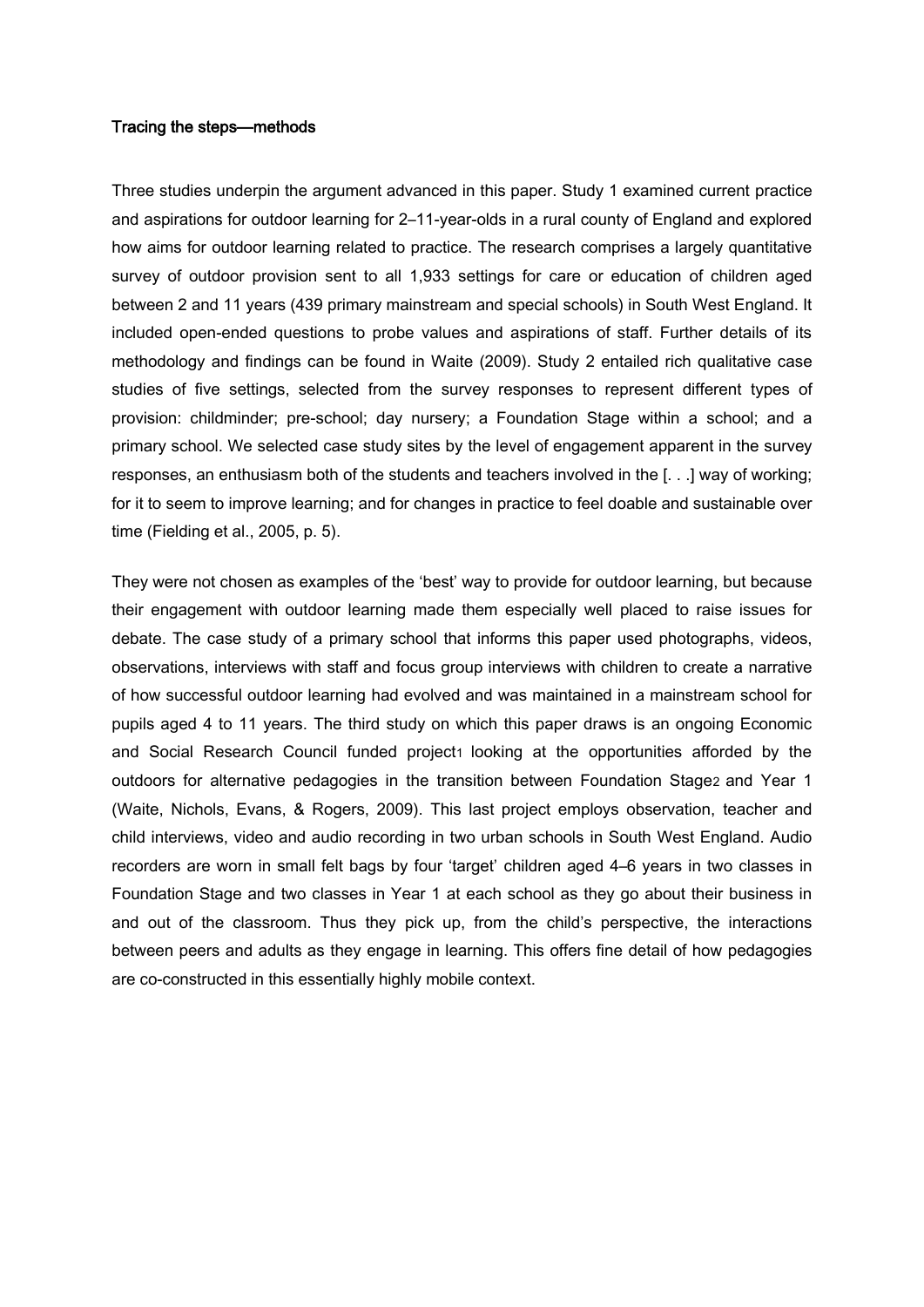#### Starting points—where do values come from?

One of the factors which seem to be influential in practitioners' valuing of outdoor learning for children in their care is personal experience in their own youth. A large proportion of respondents in Study 1 offered stories of their own significant memories which, as Chawla (2006) suggests, may influence later attitudes to the outdoors. A total of 241 (72%) of the 334 respondents to the survey of outdoor practitioners shared memories of the outdoors. There were commonalities across these personal stories with 100 or more incidences in reported memories, including social aspects, specific outdoor contexts, adventure, risk and challenge and active investigation (Waite, 2007). Three other themes appeared less frequently: 'creativity' (73), 'sensory experiences' (51) and 'space and freedom' (42). Overall, the memories shared were overwhelmingly positive (195), while 40 portrayed neutral affect and only six reported a negative experience. This suggests that, in line with previous research (Chawla, 2006; Elliott & Davis, 2004), memories of the outdoors are usually positive. When something has been enjoyed personally, it is likely that this will affect the attitude to provision of similar experiences for others, so one might anticipate greater report of outdoor provision for the children in these practitioners' care.

It should, however, be acknowledged that response to the questionnaire is also likely to have over-represented those with positive views of outdoor learning. The relationship between personal memories and outdoor provision is mediated by the values expressed through practitioners' aspirations and aims for their practice and these included opportunities for: freedom and fun; ownership and autonomy; authenticity; love of rich sensory environment and physicality (Waite, 2009). From comments in the questionnaires and the case studies, the potential for learning appeared to be rooted in the following values: relevance, enjoyment, variety and choice. These are qualities that Lord (2006) suggests highly engage children and are therefore beneficial for learning (Pascal & Bertram, 1997). In addition, these affective aspects are likely to be memorable and influential in valuing the outdoors in the future; demonstrably for many adults in our survey, they were. (For more detailed discussion of the relationship of values to practice, see Waite, 2010).

Yet despite strong indications of valuing the potential of outdoor learning (Table 1), it is clear from our survey responses in Study 1 that there is a marked decline in the use of the outdoors between the Foundation Stage, early years of schooling, Years 1 and 2, and Key Stage 2 from the age of 7 years.3 While a higher proportion of teachers rated the potential for learning outdoors more positively than pre-school practitioners, this was not reflected in the activities made available for children in many schools. It may be that the higher proportion of 'pre-school' practitioners who rated potential as low, experienced practical difficulties such as not having adjacent outdoor areas.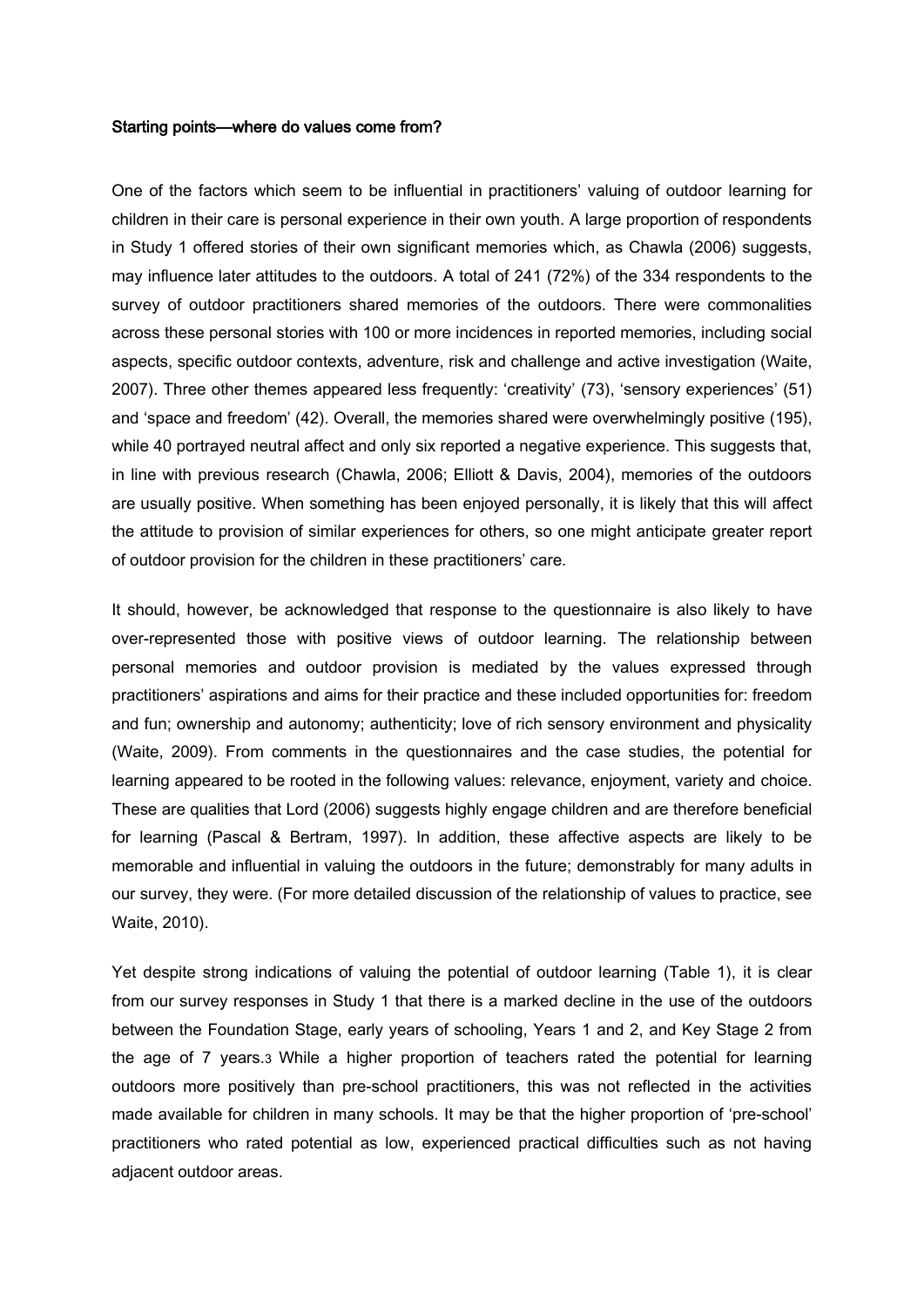Our interviews with staff in the current study (3) suggest that some adults are less enthusiastic about the outdoors and this is not so surprising given the fact that all the teachers in this study and many of those in Study 1 stated that they had had very little or no input in their training on the use of the outdoors. Yet, local circumstances sometimes supported increased use of it. For example, where there is enthusiasm in the senior management of schools, this can exert a powerful influence. As one teacher explained:

I think it's really nice for them to get outside and use the outdoors, they love being outside, they learn quite nicely, they're really interested in looking at what's around them, especially at this age. So I try and use it as much as I can within my planning . . . because I've been influenced, I've been told that's how we work and that's what we do (Foundation Stage teacher, School A, Study 3, emphasis added).

So, local socio-cultural expectations about the use of the outdoors may serve to override personal disinclination or other external barriers to this powerful pedagogic approach. Children's preferences may be acknowledged and valued. For example, in the primary school in Study 2, pupils were included in the planning group to develop outdoor provision. They also maintained their ongoing involvement in how the outdoors could support learning through the school council and cross-age 'family' groups of pupils and teachers that regularly suggested how the resources might be improved. However, generally these various starting points of personal and local influences appear to flow into a common pattern of reduced provision following the move from early years to primary provision.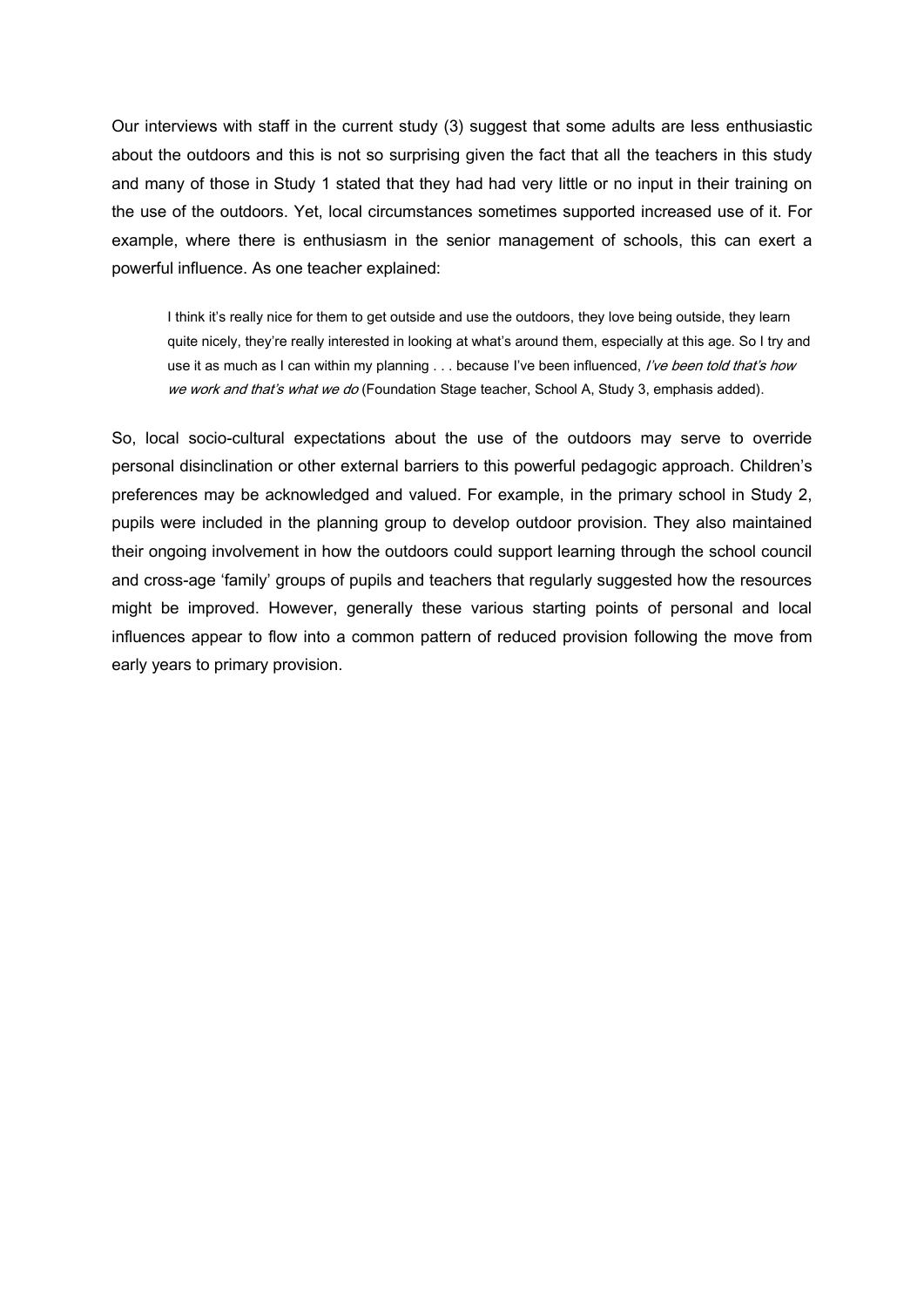## The decline—the reduction in opportunities for outdoor learning

There appears to be a trend for declining provision of all forms of outdoor learning experiences between early years and later stages of primary education. Figures 1 and 2 depict the percentage of time that Key Stage 1 ( $n = 55$  schools) and 2 ( $n = 56$  schools)4 children are spending in different learning areas. The pattern of how schools use time spent outdoors at Key Stage 1 can be seen in Figure 1. PE is clearly the most dominant with nearly all schools reporting that this often (weekly) takes place. Other curriculum areas such as maths, science and geography are occasionally (several times a term) covered in 80% of schools and covered weekly in about 1 in 5 schools at Key Stage 1.

Figure 1.



Interestingly, as shown in Figure 2, coverage of other curriculum areas outdoors becomes less often the case at Key Stage 2 where about 1 in 10 schools report that it is rare (i.e. occurring only once or twice a year). There is also a marked difference in the prevalence of personal and social development (PSD) outdoors at the two key stages; while PSD takes place often in about 30% of schools at Key Stage 1, by Key Stage 2, this has dropped to only 10% of schools claiming that it takes place often, with about a further 5% reporting that it never occurs. Some 1 in 4 schools reported weekly environmental education at Key Stage 1 compared to less than 1 in 10 at Key Stage 2.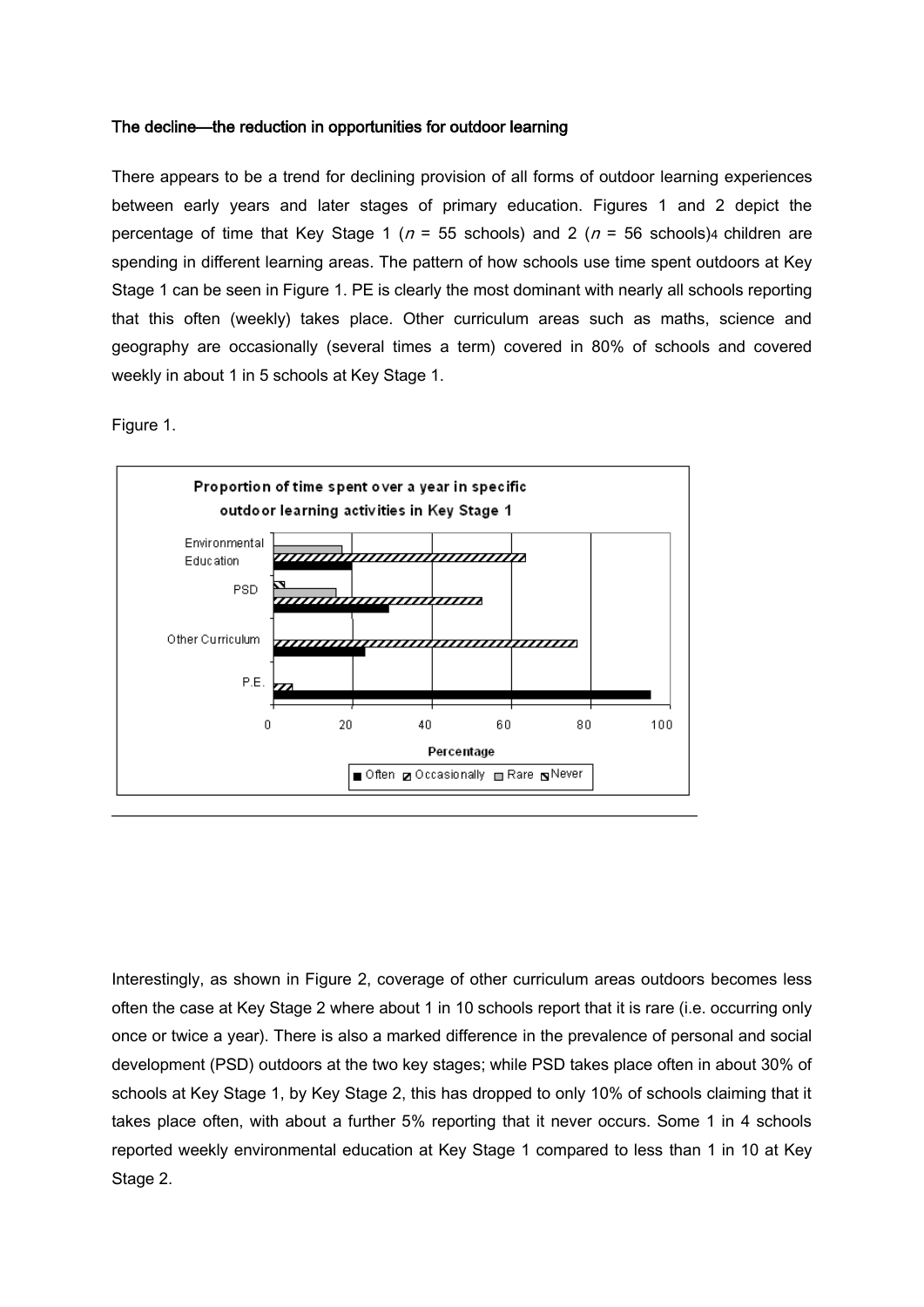

Older children at primary school did not experience any of the types of outdoor curriculum experienced on a daily basis according to the 51 schools responding to the 6–11 age group survey in Study 1. Physical activity was the most common activity reported as occurring weekly or more. About 80% of children aged 6–11 years had experience of other curriculum areas outside a few times each term. About 60% had outdoor opportunities for personal and social education several times a term. This could be attributed to the perception that less time is available in a busy curriculum for addressing curriculum and personal, social and health goals outdoors as children move nearer to the summative standard assessment tests. For a quarter of children aged 6–11 years, environmental education outside was rare. The low incidence of outdoor environmental education is surprising given a growing focus on the environment in broader society and this pattern may already be changing in response to these increasing concerns, within the constraints of competing subjects that are emphasized through testing. One of the schools in our current study (3) has a whole school focus of 'the environment' this year, which may reflect other initiatives such as Eco-schools and Sustainable School and Healthy School awards. This appears to be a function of dynamics between values and perceived requirements and further emphasizes the need for the support of the head teacher if an investment in outdoor learning is to be made.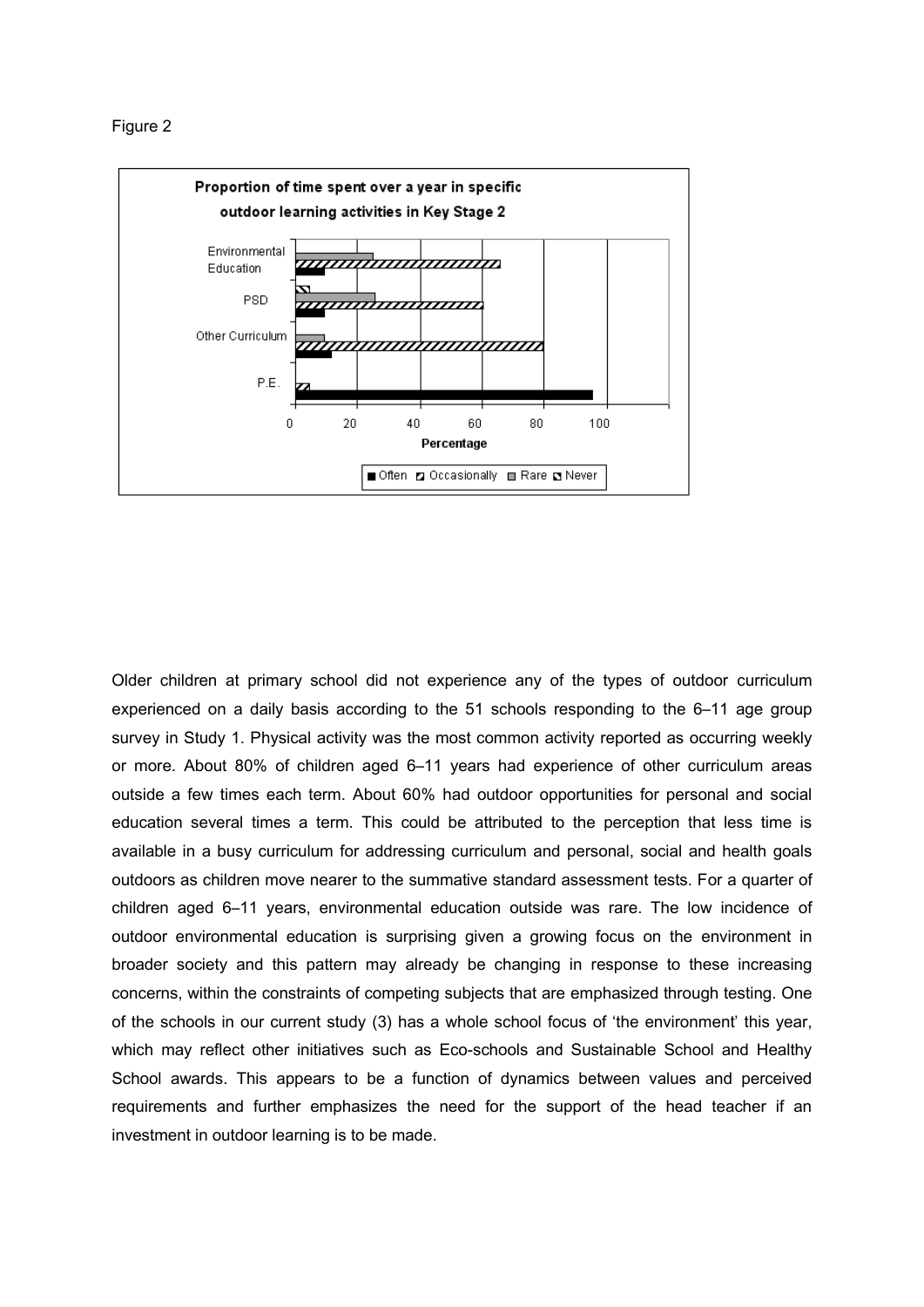The observed decline in outdoor opportunities for learning may be because concentration on core subjects in the national curriculum creates pressure on the broader curriculum for schools. It may also reflect a distinction between 'play' and 'work' in school settings, so that playful learning is not valued as highly as more direct taught learning, despite the importance (and current lack) of enjoyment in learning reported in the UK (Lord, 2006; Lumby, 2010). The decrease in other areas of the curriculum being addressed outdoors may also be due to a shift from Foundation Stage areas of learning to more subject-based curricular goals within the school setting, so that holistic discovery pedagogies are no longer seen as appropriate to meet more tightly defined goals, resulting in a narrowing of the curriculum. In Study 3, we are currently exploring the transition between the Foundation Stage and Year 1 of primary school in Economic and Social Research Council funded research (Waite, Nichols, Evans, & Rogers, 2009). In support of the decline we noted within Study 1, our initial findings in this ongoing study indicate that from about 30% of our observations of pedagogy in Foundation Stage classes taking place outdoors, this falls to about 10% in Year 1 classes. This is despite the fact that the teachers are arranging as much of their outdoor activity as they can to fall when we are in school observing and so these figures probably represent an inflated estimate of time spent outside. In addition, it focuses on the group of children who are just leaving Foundation Stage and entering Key Stage 1; their Year 1 teachers are consciously trying to smooth the transition through increased outdoor provision and play-based learning. As one teacher describes,

I hadn't been in year 1, I hadn't been in there since my training, I was in year 5 before so we both kind of said in the first term we need to try and keep it varied and play based and not so structured being conscious of the big jump and we're kind of trying to do that now from foundation to year 1 with that intervention programme in the Summer term we bring the foundation children in because it is a big change to have that structured session but it's weather permitting isn't it? We've got no covered area as such so . . ., but yes I think I realised how important it was, whereas before perhaps I would have just gone into year 1 and thought well *it's year 1, knuckle down and lessons all the way* (Year 1 teacher, School A, Study 3, emphasis added).

This clearly demonstrates how gaps may open up between intentions and practice.

Although aware of the 'big jump' that the transition between Foundation Stage and year 1 represents, the teacher expresses how, without the support of a local emphasis on transition arrangements, she might simply have taken on relentless standards expectations through more directed teaching regardless of the children's developmental readiness.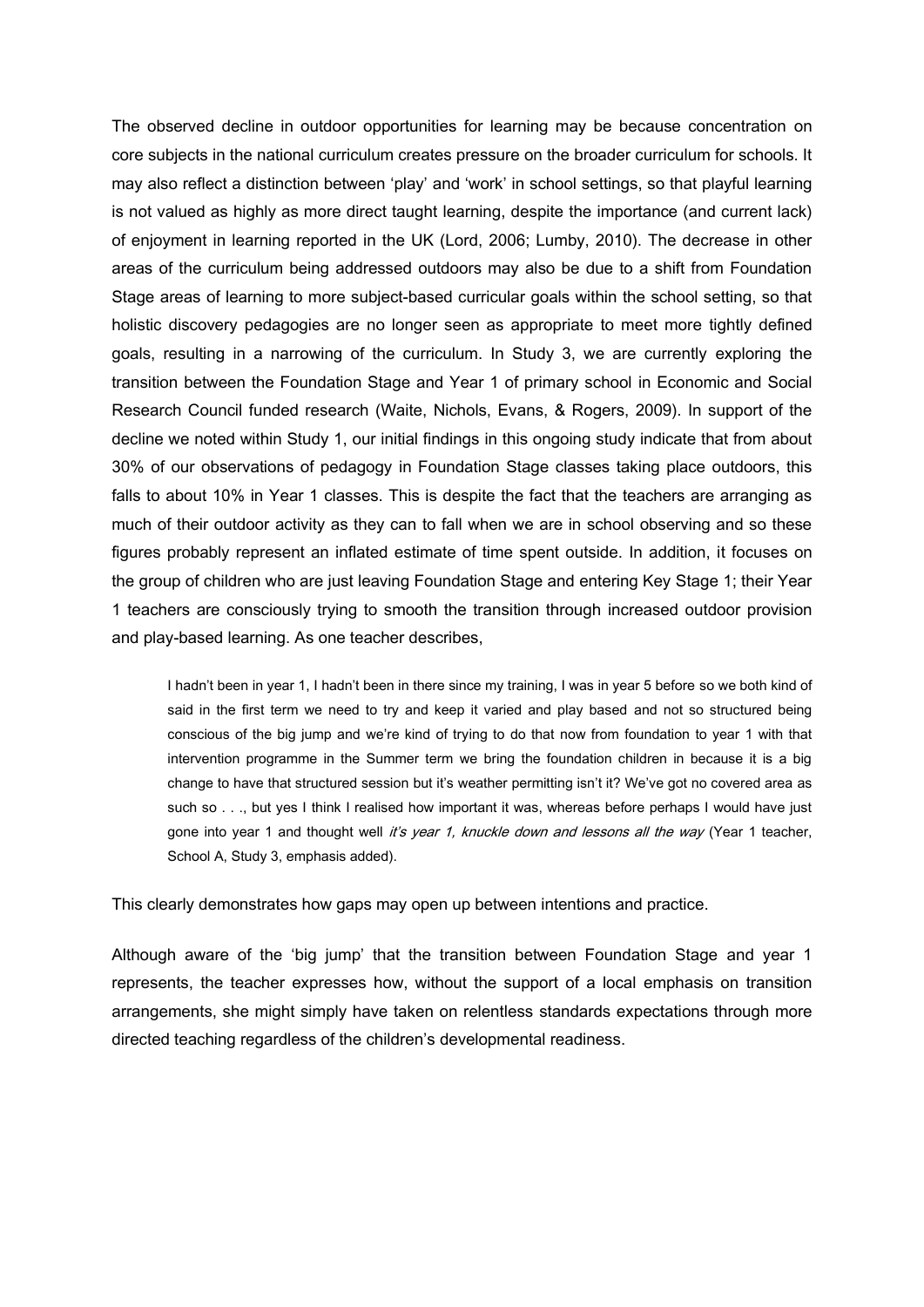#### Different destinations—the aims for education

A total of 1455 responses to the survey in study 1 stated that their purpose in using outdoor learning as 'following Foundation Stage Curriculum Guidance'. This is further indication that governmental guidance when coupled with inspection criteria is a strong determinant of the opportunities offered by practitioners (Waite, 2009).

However, other motivations may have operated, particularly for respondents from primary provision where outdoor learning is less emphasized. Benefits reported as deriving from outdoor activities included personal (125), learning (115) and social (67). However, it is fairly surprising that only 25 respondents commented on the health benefits of outdoor activity given current mounting concern about obesity in children in the UK. Perhaps this reflects that outdoor activities are valued for more complex benefits than simply 'letting off steam', the physical nature of the activities. Broad aims for education reflected in the respondents' comments implied rich benefits were attributed to outdoor activities beyond narrow learning outcomes.

However, given these attributions, what accounts for the sharp downward turn in using outdoor environments for learning as a child progresses through primary education? What is the destination towards which primary school teachers are currently directing their efforts?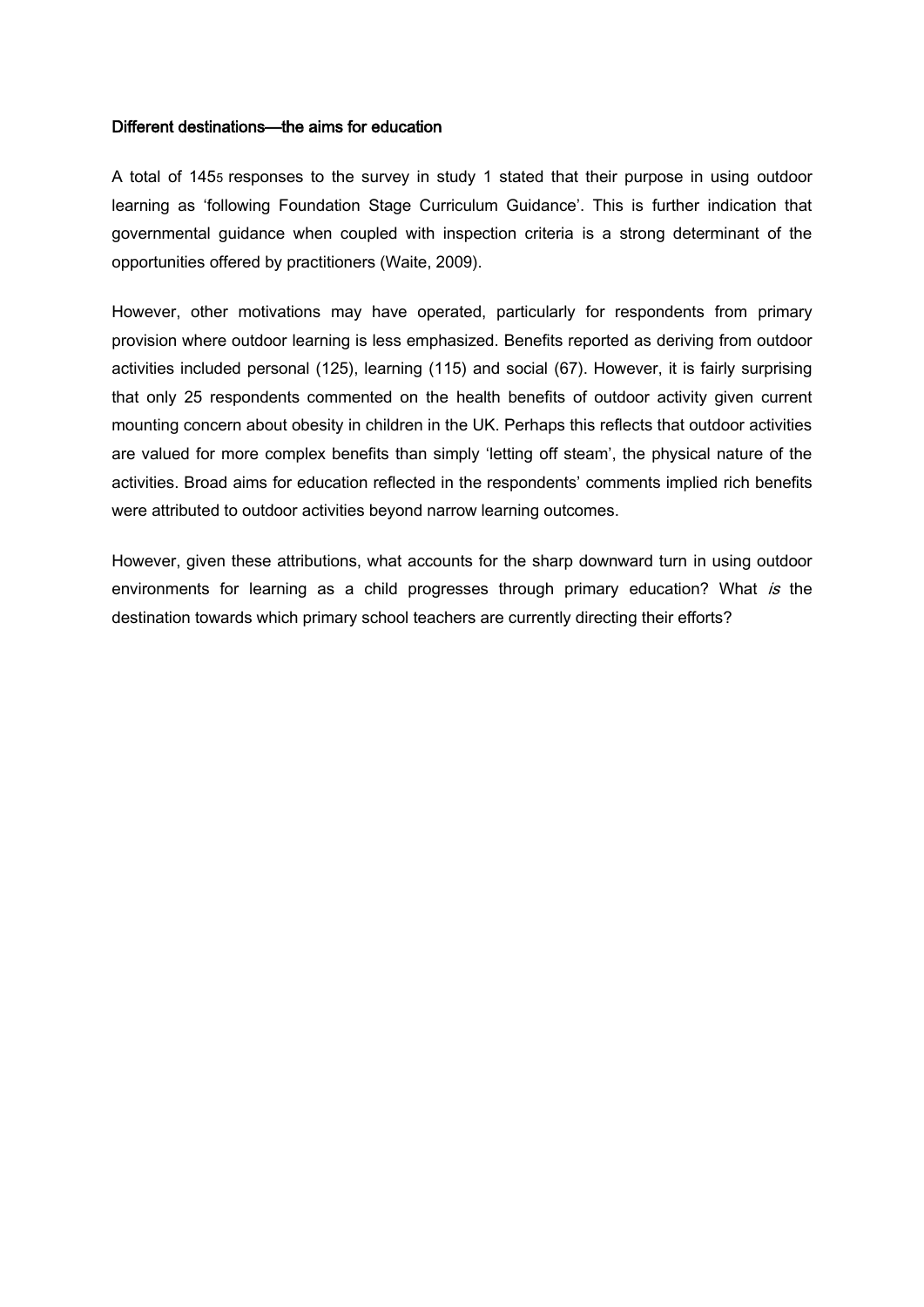#### Maps or route plans?—The role of guidance

Many staff in schools appear to take curriculum guidance as a directive (Passy & Waite, 2008) and therefore may take less account of local factors and their own values. However, as discussed earlier, while the Early Years Foundation Stage guidance is referred to by early years practitioners in all our studies as 'what must be done', this guidance is also congruent with practitioners showing sensitivity to individual children's interests and schema, encouraging them to create individual learning 'maps' such as Personal Lines of Development (Whalley, 2007). Conversely, for staff working with older children, the Primary National Strategies seem to operate more like a satellite navigational system, seen as a series of prescribed actions presented in a linear way, with OFSTED6 ensuring compliance with the intended route and telling teachers and schools if they have gone the 'wrong way'. With a broader appreciation of the 'lie of the land', in effect mapping the child's needs within local socio-cultural and historical contexts, a number of alternative paths could be taken from A to B.

Intended learning outcomes may thus be achieved in ways that allow the teacher and pupils to make informed choices based on personalized responses to particular learning styles and local contextual factors. More frequently, the pressures of the National Curriculum combined with standards assessment appear to encourage a channelled linear learning path to be taken. Time for the 'scenic route', including creativity, environmental awareness or social benefits, may be seen as impossible in a tightly packed curriculum with school-wide consequences for failure to meet expected targets.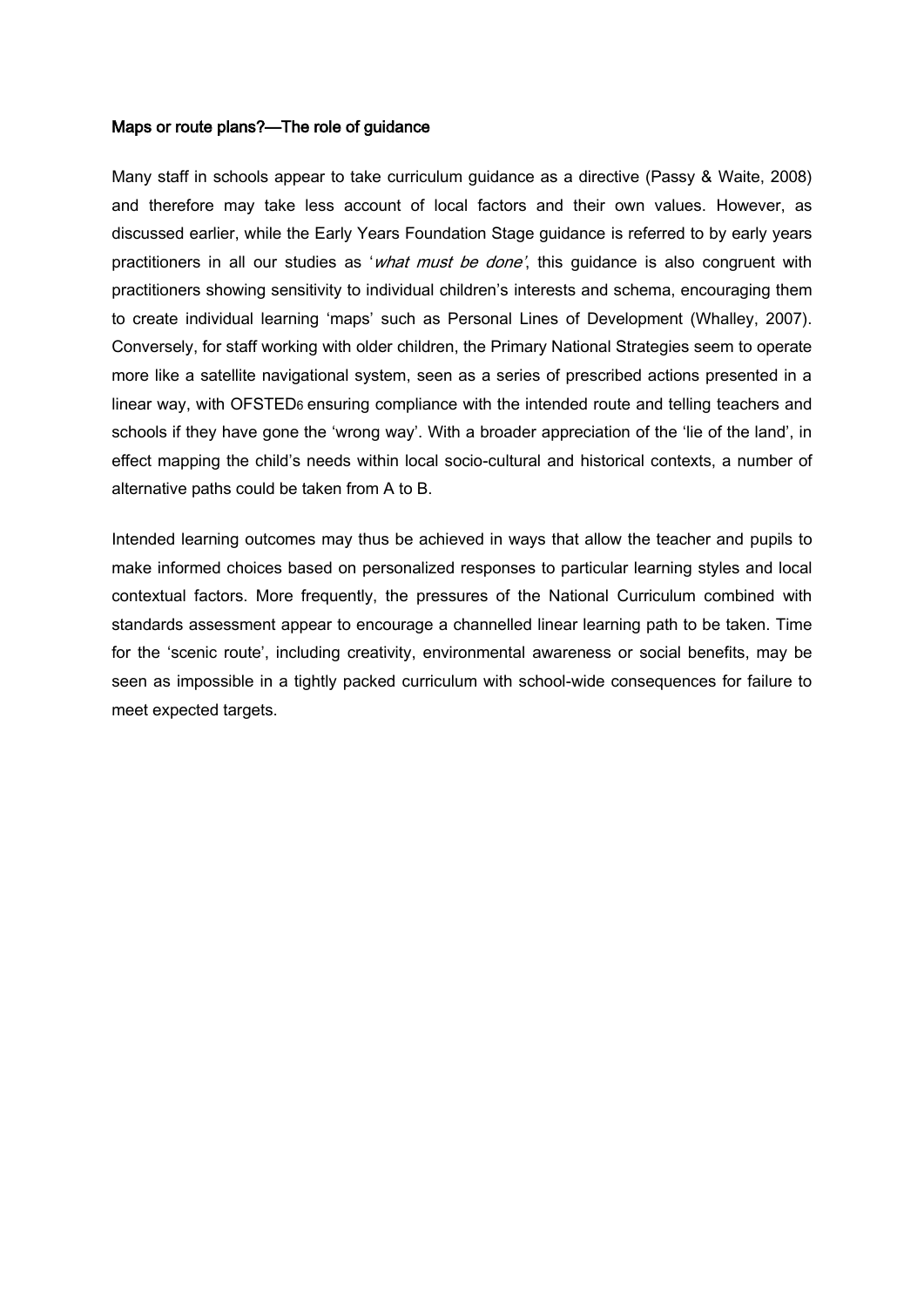#### New vistas—the effect of new policy frameworks

However, a new vista may be opening up through the incoming UK coalition government and initiatives that have been gaining momentum recently at grass roots level.

The Manifesto for Learning Outside the Classroom in the UK (DfES, 2006) offers official affirmation for outdoor learning and has gained the support of many organizations but its rather thin theoretical underpinning does not make the rationale or potential methods for promotion of learning in outdoor contexts clear. This potentially diminishes the support it can offer in the face of a continuing performativity agenda. The recent reviews of the English primary curriculum have suggested that cross-curricular study which makes use of learning contexts outside the classroom should gain more prominence (Alexander, 2009; Rose, 2009). However, these exhortations have been sidelined by the incoming government and will not now become policy nor will they become enshrined in guidance documents for a new Primary Curriculum as planned. Alexander and Flutter (2009) cautioned that superficial tinkering with the aims of the curriculum without radical attention to assessment processes will do little to transform teaching, so the outlook for promotion of learning outside the classroom throughout the primary years looks rather less promising with the continuation of the testing regime. The current government has extended an invitation to all schools to become academies which purports to offer greater freedom from the National Curriculum and independence for schools in determining how their children learn, yet national testing will continue. So, given our findings regarding the powerful influence of assessment and curriculum guidance that details what will be measured, this apparent freedom may not have a significant impact on uplift in outdoor provision.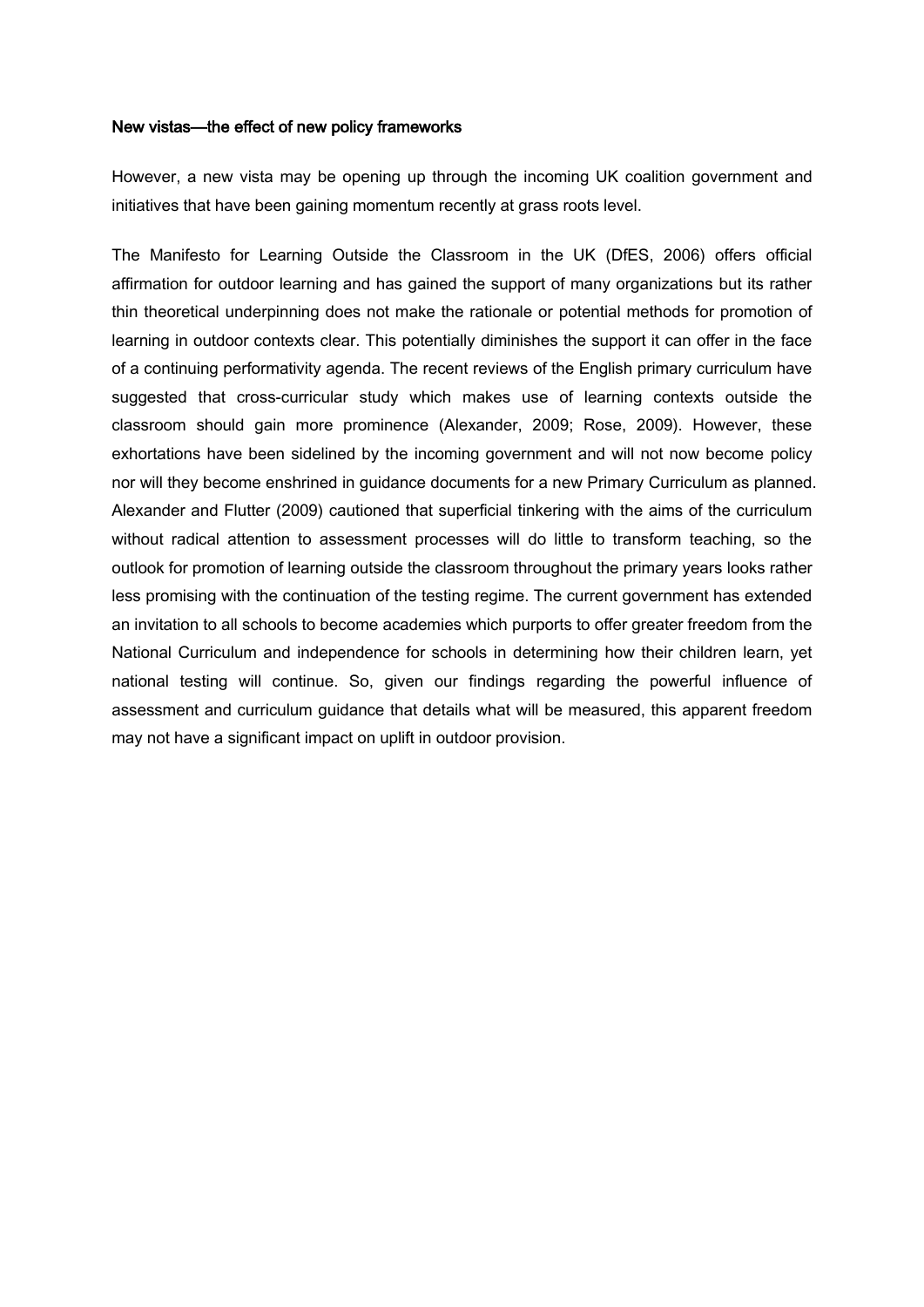#### Obstacles in the path

A concern remains, therefore, about the gap between potential and actual use of the outdoors for learning stemming from this powerful influence of performativity. Further rocky terrain lies ahead because of other perceived obstacles in the path of providing outdoor learning. In Study 1, funding (131)7 was the most commonly mentioned barrier in developing outdoor learning, and it has just been confirmed by government that no additional funding for Learning Outside the Classroom will be forthcoming. A further 102 respondents commented that 'attitudes' prevented the potential of outdoor learning being realized. For example, one teacher commented:

Money, time, lethargy from other people and lack of motivation and enthusiasm. Too much paperwork to do and not enough time for practical child centred activities. Health and safety restrictions (Study 1).

In some settings (71), the nature of the outdoor space available to them was perceived as a barrier and a further 36 respondents commented on other external forces, such as the weather, being responsible for not meeting their aspirations. Some 18 respondents commented on the safety of the space available as a barrier.

All learning is important, but . . . we have little chance of a safe outdoor environment (Study 1).

A risk-averse culture (Furedi, 2002; Humberstone & Stan, 2009) can further depress the freedom teachers feel to offer activities that they may nevertheless believe are beneficial for children. As one of the respondents to our survey pointed out:

It is a resource which has become a bit of a taboo to older children. Risk assessment is naturally a consideration but can be restrictive if overdone. Child to adult ratio can reduce this natural risk and allow children to enjoy the outdoor environment and learn to take risks as part of their development. Problem solving is developed in the greater freedom offered by the outside (Study 1, p. 1026).

This is an example of a noted obstacle that some teachers overcame in order to provide outdoor learning. A further complication for some practitioners in our study appeared to be that, despite their interrelationship (Malcolm, Hodkinson, & Colley, 2003), linking inside (formal) and outside (informal and non-formal8) learning was challenging, so that it was not always apparent how they might make use of experiences outside within the more formal requirements of the curriculum. Some of the ways in which such tensions might be mitigated are summarized in the next section.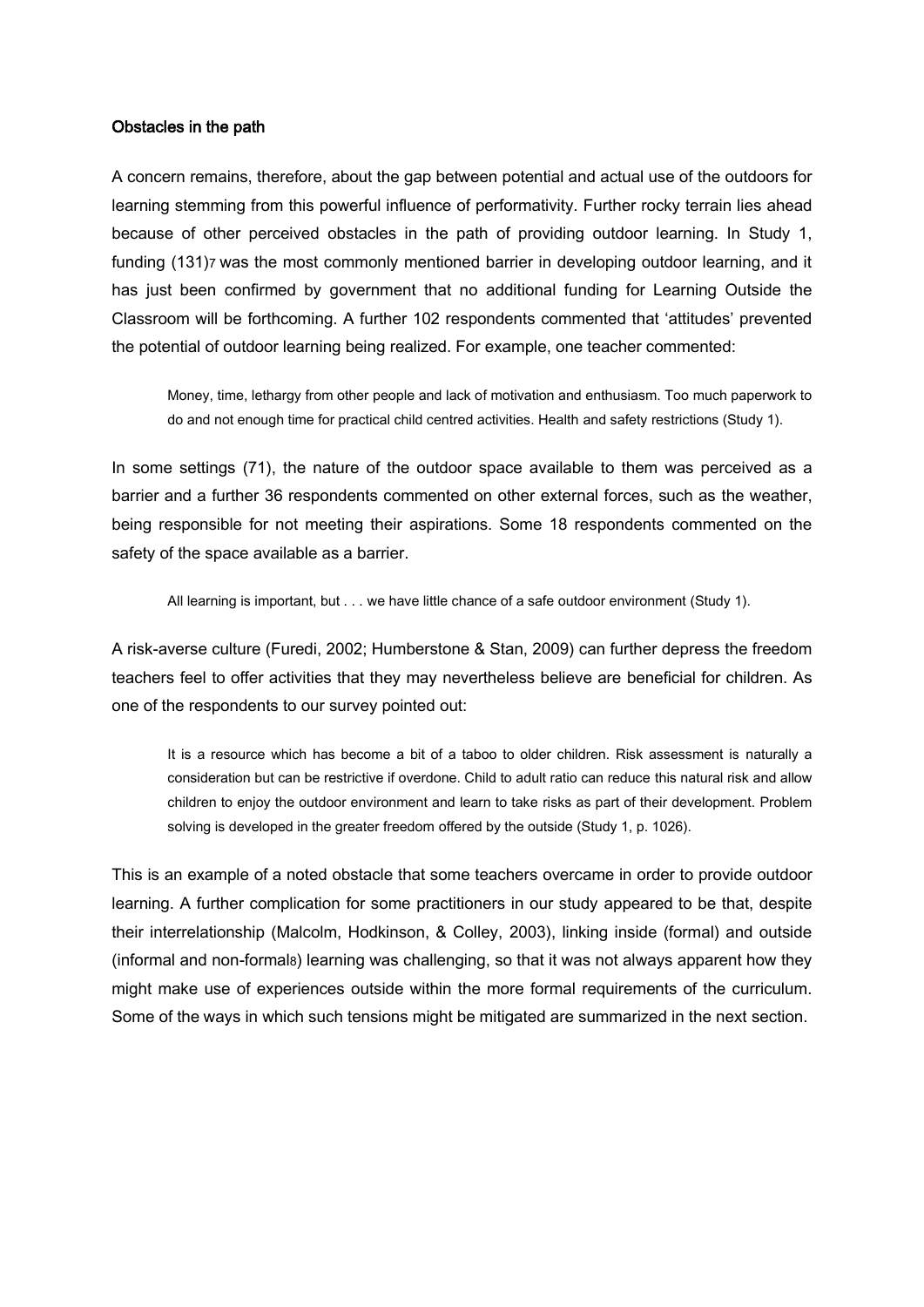#### Continuing the journey onward and upward—acknowledging multiple benefits

Since the focus of our research studies to date have been on the learning opportunities for children afforded by the outdoors, I focus here on some of the key pedagogical benefits that have emerged through the studies described in this paper. They are reported here in support of my argument for continuation of such opportunities for outdoor learning for children beyond the Foundation Stage. Space precludes me rehearsing some other well-established benefits for children mentioned in the Introduction such as physical, social and emotional wellbeing.

In examples of successful outdoor learning in our studies, staff responded contingently to children's interest and learning needs, making themselves key resources in facilitating children's access to outdoor learning opportunities. In Study 2, one teacher described 'squirrel moments', where something unexpected caught the children's imagination. The skill of the teacher was then in developing the potential of this engagement of children's attention to support their learning. Another teacher described how the sight of a hedgehog scuttling along the edge of the playground led to many learning opportunities.

A month or so ago the kids were all stood in a long line with me watching this hedgehog. I have never seen anything like it! Moving from the playground area across to the wild area and scurrying and I've never seen a hedgehog move so fast and they were just enthralled and so of course immediately that happened we went straight into the classroom and we talked about wildlife, hedgehogs, you name it, I got the Hodgeheg book, about the hedgehog that gets a bang on the head and then does everything all its words go back to front—like me at the moment! (Laughs). But it is a catalytic boost to the children's idea about how to look after the planet (Art co-ordinator: Study 2).

The unpredictability of the natural world is a feature that can be harnessed to rekindle excitement and curiosity in the children and provide a motivating experiential starting point for further curricular development and environmental attitudes. Staff also appear to value the outdoor environment strongly for the chance to observe the whole child in contrast to their more narrowlyfocused teaching role within the classroom. Rather than responding (or not) to adult questioning, the children offer ideas and questions spontaneously.

Some children will come up with questions and discuss things when they are not in a classroom setting, but they don't say much because it's new to them—especially if we go on a school trip such as when we went to Plymbridge Woods. So I think it allows you to see a different side to them. Assessment-wise as well, because you get things out of them that perhaps if you were sat in the classroom, saying well what can you see in the woodsand you know, they kind of switch off. Whereas if you are in there, you know, some of them really come to us. I think it gives you more opportunity to get to know them all round rather than just one to one in the classroom where it's just you and the room. Also, how they work together in their groups and their friendships and it's quite interesting just to sit back and observe (Year 1 Teacher, School B, Study 3).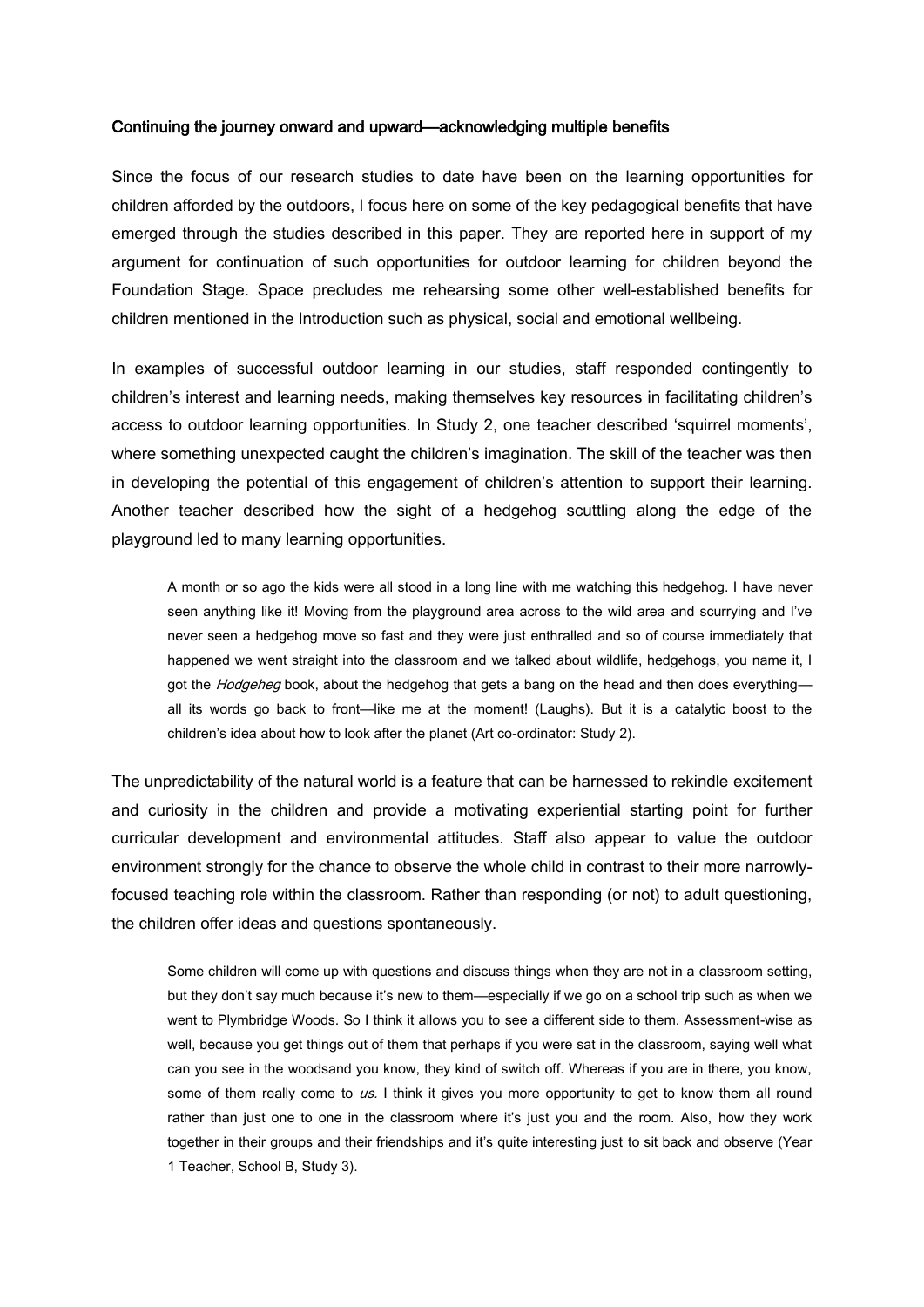Acknowledgement of the potential contribution that outdoor learning could make to better assessment and understanding of the whole child might give its use more credence, given the current emphases on evidence and assessment and we are currently engaged in some research to explore this.

It is also interesting to note in the comment above, the children's differential responses to the new context for learning. Through observation in different contexts, teachers may become aware that certain children prefer the security of the classroom, while others come alive with the stimulus of experience. Thus they can adjust the range of available experiences accordingly, resulting in more personalized and expansive pedagogical approaches, which will support children's interest, motivation and learning.

The support that outdoor experiences offer in terms of speaking and listening skills, also featured in the above comment, has been noted in several other studies (Maynard & Waters, 2007; Murray & O'Brien, 2005). By disrupting the usual power relations in the classroom and norms for questions (by the teacher) and answers (made by the pupils and judged to be correct or otherwise by the teacher), the discourse can become more open, exploratory and playful. Furthermore, the sensory complexity of outdoor contexts tends to elicit a rich vocabulary in children's descriptions (Waite & Davis, 2007).

As well as this general support, outdoor learning may be particularly beneficial for children who struggle to maintain concentration in more formal classroom settings and actively seek out ways to introduce direct experience into their learning. As one respondent (198a) in Study 1 explained, the outdoors is

a place where children can be noisy, space to move and have a sense of ownership over their learning and experiences. Children should be allowed to enjoy the rain and cold if they want to, play in the mud and explore nature. Many children learn best when they can learn through direct experiences and through physical, fun activities which can take place outside. All children's learning styles need to be addressed including those who don't learn well sat at a table with pencil and paper.

Some behavioural issues that disrupt learning might therefore be addressed by better matching to learning preferences in an environment that allows more flexible pedagogies (Huggins & Wickett, 2011).

The experiential approach might also lead to the development of more independent forms of learning. Another respondent in Study 1 extended the benefits of outdoor contexts to the adults who taught the children.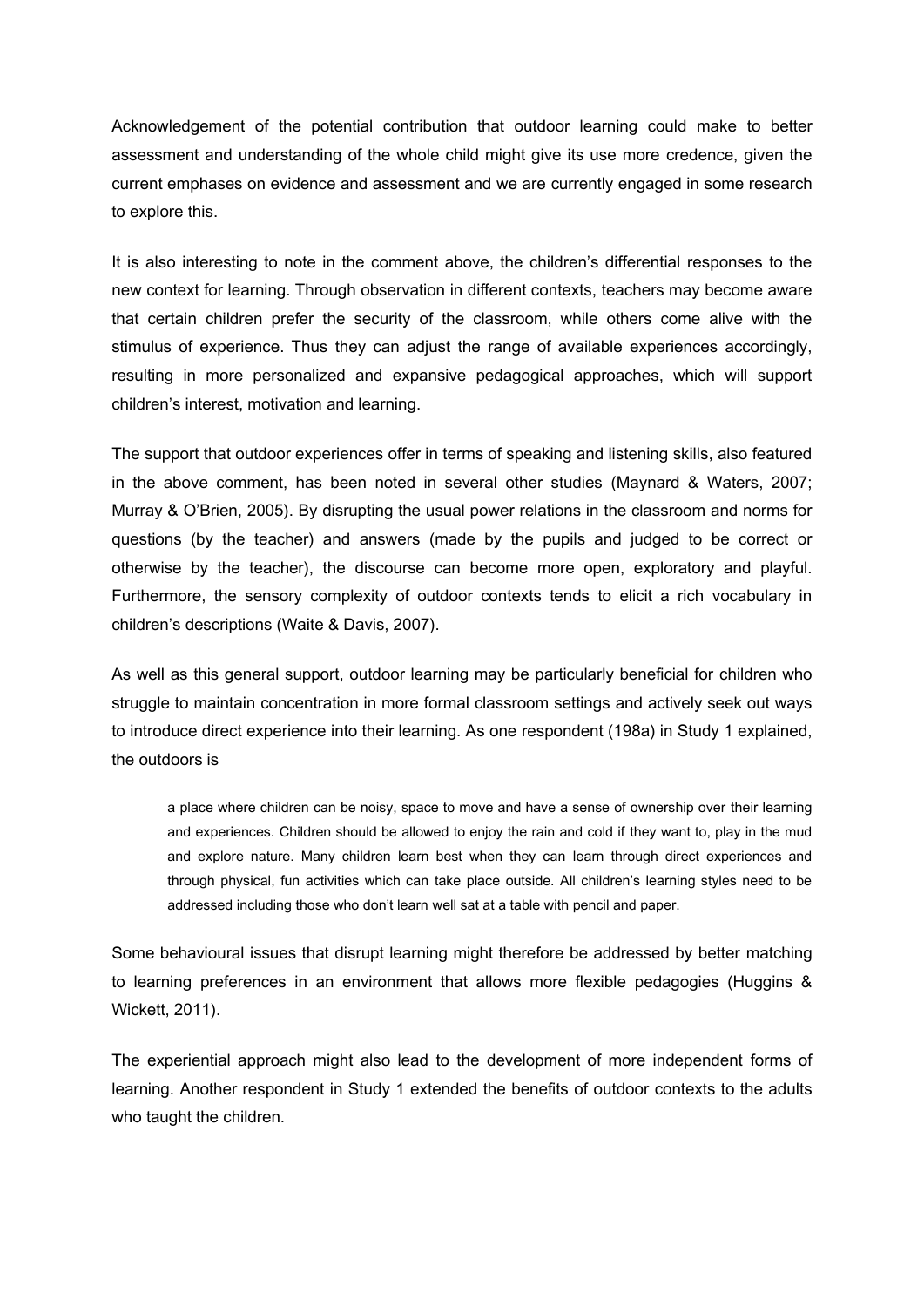Adults and pupils need to interact with the world around them in a relaxed and open manner. Learning outdoors can add awe and wonder to knowledge and experience. Chance occurrences can provide unique opportunities to observe closely and explore ideas, events, cause and effect in a highly motivating way. The rigid structure of the classroom is removed and all can participate, thus generating confidence and self-esteem.

The rigidity of classroom roles and norms of behaviour sometimes appears to be dissolved in participatory pedagogy outdoors, characterized by more open relationships and mutually constructed ways of thinking about, rather than delivering, knowledge (Rogers & Evans, 2008), but as we have noted above, this can create tensions if teachers are concerned that children acquire certain 'bits' of knowledge in order to do well in tests. Recognition of the both short and longer term importance of positive attitudes towards learning might be to lessen this tension. However, as Humberstone and Stan (2009) also note in their study of wellbeing, issues of power and performativity, common in classrooms, may leak into outdoor environments and diminish potential learning opportunities and support for wellbeing.

These are some of the benefits reported in our studies, but practice and values do not always align. How then might practitioners become persuaded that these multiple benefits are worth the pursuit of more outdoor learning opportunities throughout primary schooling? Bixler, Floyd, & Hammitt (2002) found that the most effective way to persuade staff of the value of outdoor learning was by them experiencing it for themselves. Evaluative feedback from a research and practitioner conference (Waite, Davis, & Brown, 2006) also suggested that continuing professional development in which staff themselves get involved in the outdoors is highly effective in breaking down entrenched ways of working based on static indoor environments. As one head teacher in Study 3 explained:

We are going to learn about allotments as a staff so that we can learn and put that into practice. It's interesting the way it came out from staff though; they were reluctant to take part; they weren't too worried; they didn't want to be bothered with gardening. I don't think it was that they didn't want to but they had no experience and they didn't want to put their hand up and say I'm sorry I've never done this but it did come out and therefore individuals got support . . . It was an eye-opener (Headteacher, School B, Study 3).

With sufficient levels of confidence in novel contexts, staff are more able to be flexible and adapt to serendipitous openings for learning. Further research is needed to establish how much of this kind of training and experience is required to influence and support positive values and confidence of practitioners.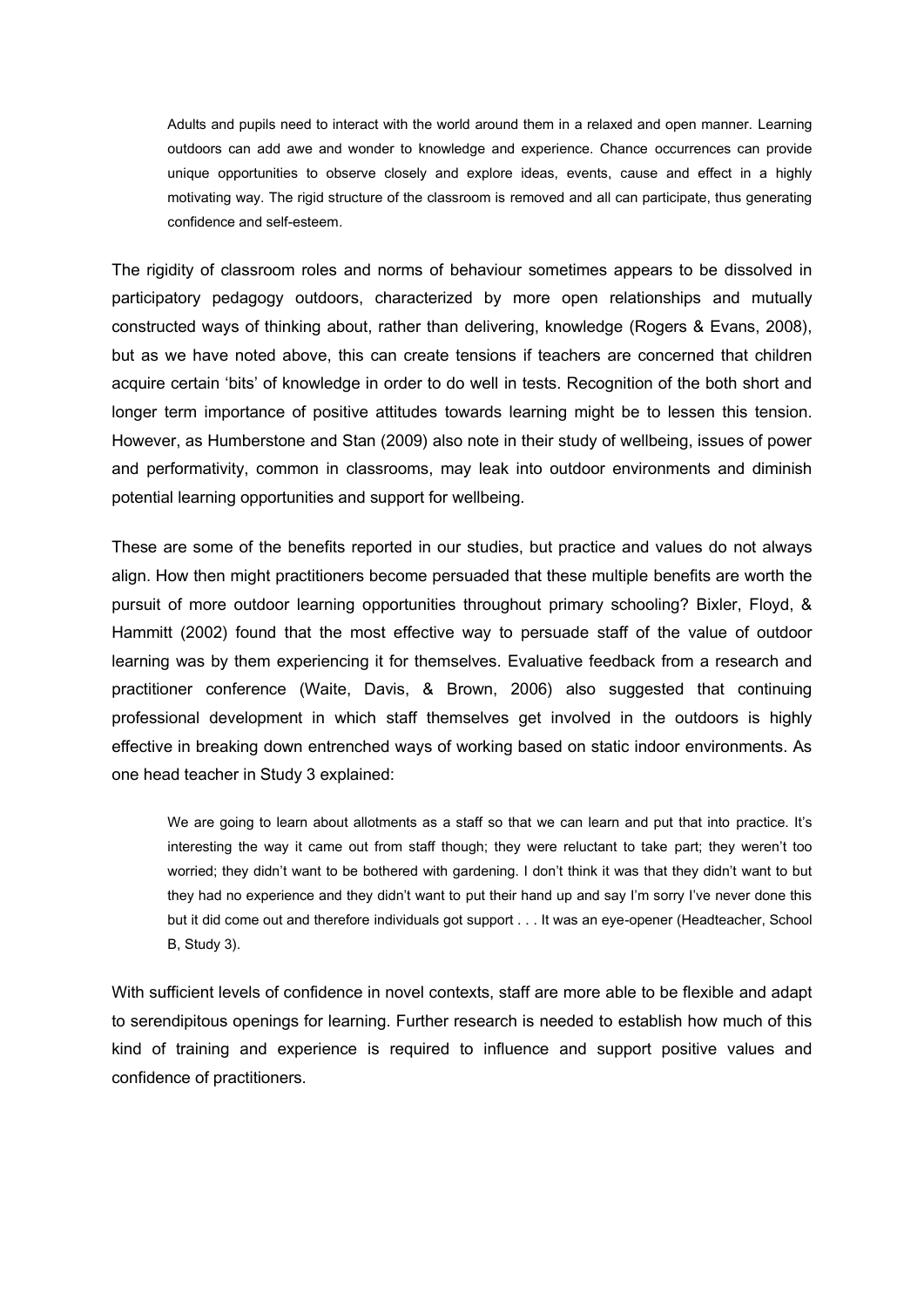#### The end of the road—in conclusion

The sharp fall in outdoor opportunities for learning noted in mainstream schooling in our first study, particularly from age 7 years, suggests that many practitioners' values are being diverted by other pressures. Where negative attitudes and lack of confidence exist, these can be modified by experiential training (Bixler, Floyd, &Hammitt, 2002), and it is suggested that this should be an element of Initial Teacher Education (Select Committee, 1 April 2010). In order for outdoor learning to become a more integrated mode of learning in the primary years as is suggested by the all-party Select Committee on Learning Outside the Classroom and the Rose Review (2009), there would need to be closer congruence between the purposes of education and the way in which success is evaluated, as Alexander (2009) also argues. However, continued emphases on measurement of core subjects, as maintained by the new coalition government, are likely to remain a barrier to the uptake of outdoor opportunities for learning because outcomes associated with learning outside the classroom are somewhat less specific and predictable. Given a measurement regime that focuses on narrow cognitive outcomes and its influence on practice, we are embarking on further research to explore the nature of assessment of learning outdoors.

Since funding was the most often-mentioned obstacle in study 1 (Waite, 2009), a lack of prioritization is made more problematic when compounded by reduced funding for what is currently seen as peripheral activity. This is a particularly real danger in these harsher economic times. On the other hand, there is increased support for outdoor learning through the all-party Select Committee on Learning Outside the Classroom (Children, Schools and Families Committee, 2010), the LOtC Council, the Countryside Alliance Foundation (2010) and the grassroots growth of Forest School provision across the UK (Knight, 2009); all of which offer some hope of a boost to provision. The new academy initiative with its promised 'freedom' for schools represents another potential avenue for greater influence of personal and locally situated values on outdoor provision, but only time will tell whether this 'freedom' operates in practice. In the shorter term, it may be necessary economically for schools that value outdoor learning to look within their staff and locally for increasing opportunities on their doorstep; while at the same time resisting the temptation to allow the classroom with its norms for greater control and structure to overtake the possibilities for a richer array of pedagogical response in outdoor contexts.

#### **Notes**

This paper has been developed from a text originally presented at the Fourth International Outdoor Education Research Conference, La Trobe University, Beechworth, Australia, April 15–18, 2009 (Waite, 2009) and reports of research, available online.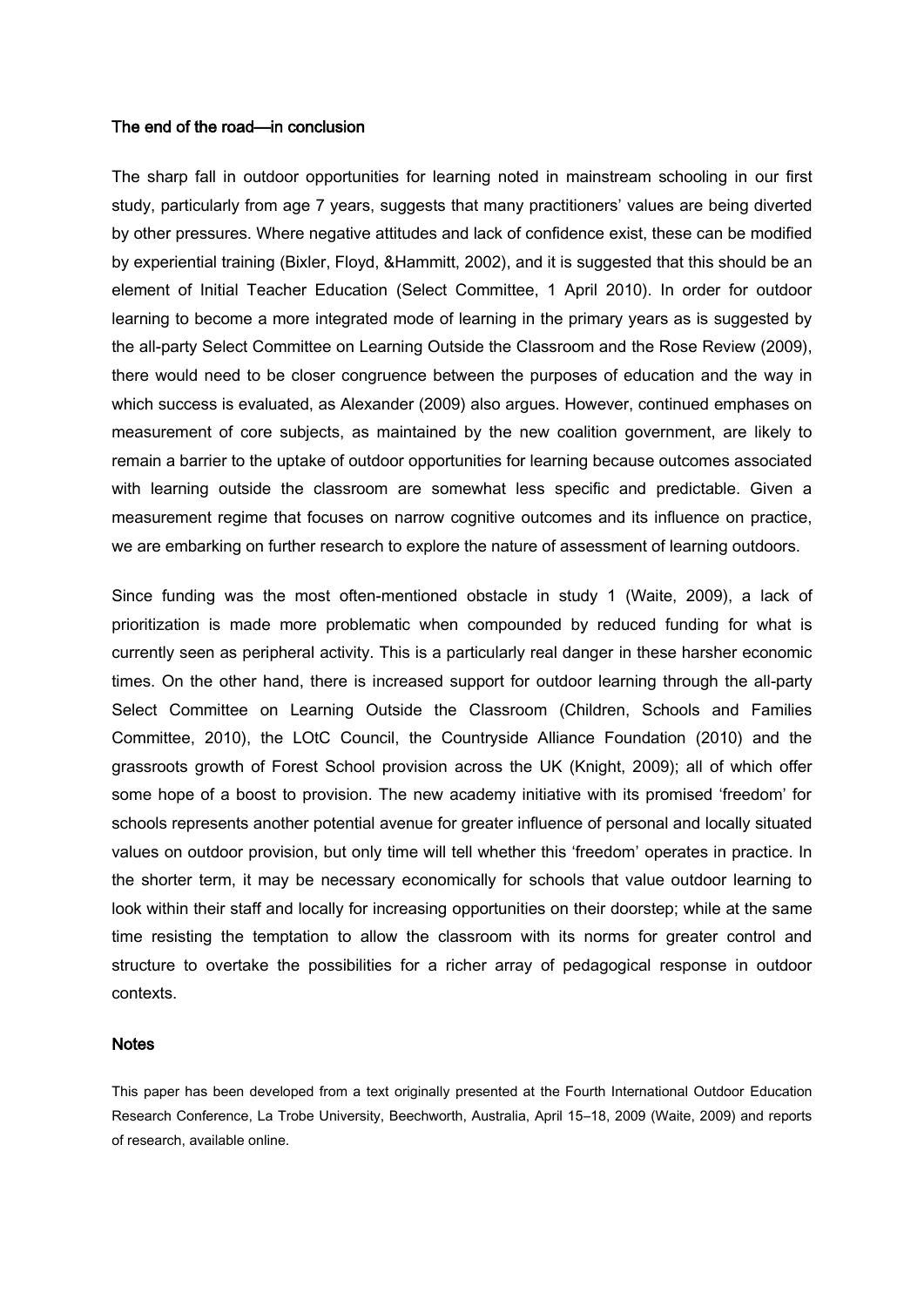1. Economic & Social Research Council [ESRC] award, RES-000-22-3065.

2. The Early Years Foundation Stage in England runs from birth to 5 years.

3. Children in Key Stage 1 in England are aged between 5 and 7 years.

4. Children in Key Stage 2 in England are aged between 7 and 11 years. The questionnaire (6–11 years) therefore was directed to the primary phase of education following the Foundation Stage.

5. Actual numbers rather than percentages are given as respondents could offer more than one reason.

6. Office for Standards in Education (Ofsted) is responsible, amongst other duties, for the inspection of all schools and colleges in the UK.

7. Numbers reported as respondents could report more than one barrier.

8. Informal learning is defined here as without any specified intended learning outcomes, where the learner 'discovers' rather than is directed. Non-formal learning is defined here as providing a loose frame of intended learning outcomes within a less structured pedagogical context.

#### Author biography

Sue Waite is leader of the outdoor and experiential learning research network (oelresnet) at the University of Plymouth. She has been a researcher in the Faculty of Education, University of Plymouth for over 10 years and has published papers on various aspects of outdoor learning. Her other research interests include collaboration and affect in learning and issues around inclusion and social justice.

#### References

Alexander, R. (2009). Towards a new primary curriculum: A report from the Cambridge Primary Review. Part 2: The future. Cambridge: University of Cambridge.

Alexander, R., & Flutter, J. (2009). Towards a new primary curriculum: A report from the Cambridge Primary Review. Part 1: Past and present. Cambridge: University of Cambridge.

Bixler, R. D., Floyd, M. F., & Hammitt, W. E. (2002). Environmental socialization: Quantitative tests of the childhood play hypothesis. Environment and Behaviour, 34(6), 795–818.

Burbules, N. C., & Torres, C. A. (2000). Globalization and education: Critical perspectives. NewYork: Routledge.

Chawla, L. (2006). Research methods to investigate significant life experiences: Review and recommendations. Environmental Education Research, 12(3), 359–374.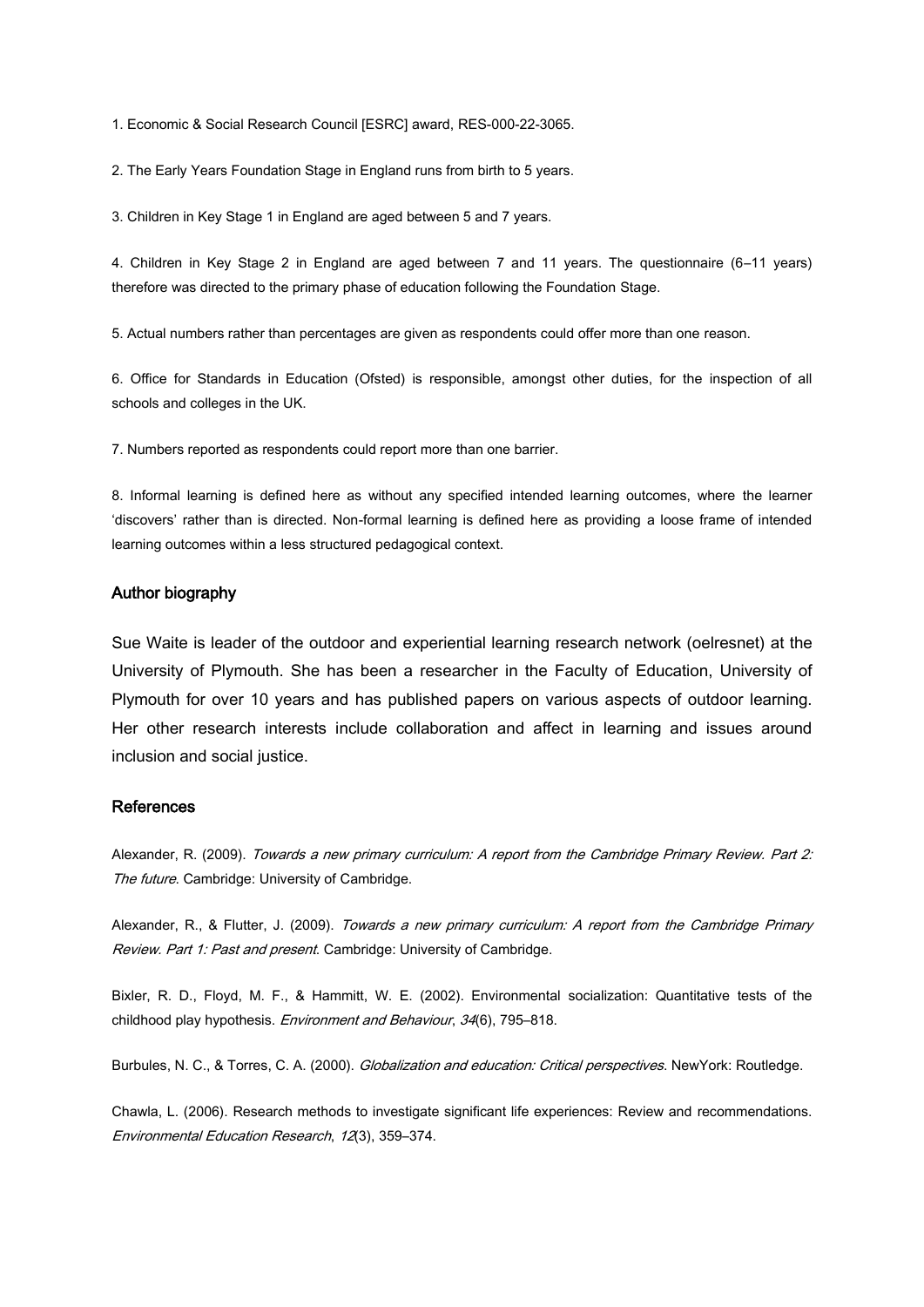Children, Schools and Families Committee. (2010). Transforming education outside the classroom. Sixth report of session 2009–10, HC 418, April 1. Retrieved from

http://[www.publications.parliament.uk](http://www.publications.parliament.uk/pa/cm200910/cmselect/cmchilsch/418/418.pdf)/pa/cm200910/cmselect/cmchilsch/418/418.pdf

Countryside Alliance Foundation (2010, July 29). Outdoor education—The countryside as a classroom.

Retrieved from http://[www.countrysideclassroom.org.uk](http://www.countrysideclassroom.org.uk/)

Department for Education and Science (DfES). (2003). Excellence and enjoyment: A strategy for primary schools. Retrieved from http://[nationalstrategies.standards.dcsf.gov.uk](http://nationalstrategies.standards.dcsf.gov.uk/node/85063)/node/85063

Department for Education and Science (DfES). (2006). Learning outside the classroom. Nottingham: DfES.

Elliott, S., & Davis, J. (2004). Mud pies and daisy chains: Connecting young children and nature. Every Child,  $10(4)$ , 4-5.

Fielding, M., Bragg, S., Craig, J., Cunningham, I., Eraut, M., Gillinson, S., . . . Thorp, J. (2005). *Factors* influencing the transfer of good practice. Research Brief RB615. London: DfES.

Furedi, F. (2002). Culture of fear: Risk taking and the morality of low expectation. London: Continuum.

Gorard, S., Selwyn, N., & Rees, G. (2002). Privileging the visible: A critique of the National Learning Targets. British Educational Research Journal, 28(3), 309–325.

Hetherington, S. (2001). Kindergarten: Garden pedagogy from romanticism to reform. Landscape Journal, 20(10), 30–34.

Huggins, V., & Wickett, K. (2011). Crawling and toddling in the outdoors—Very young children's learning. In S. Waite (forthcoming, 2011) (Ed.), Children learning outside the classroom from birth to eleven. London: Sage.

Humberstone, B., & Stan, I. (2009).Well-being and outdoor pedagogies in primary schooling: The nexus of wellbeing and safety. Australian Journal of Outdoor Education, 13(2), 24-32.

Illeris, K. (2009). Transfer of learning in the learning society: How can the barriers between different learning spaces be surmounted, and how can the gap between learning inside and outside schools be bridged? International Journal of Lifelong Education, 28(2), 137–148.

Knight, S. (2009). Forest Schools and outdoor learning in the Early Years. London: Sage.

Laevers, F. (2000). Forward to the basics! Deep level learning and the experiential approach. Early Years, 20(2), 20–29.

Lord, P. (2006). What young people want from the curriculum. QCA/NFER: Slough. Retrieved from http://www.qcda.gov.uk/curriculum/434.aspx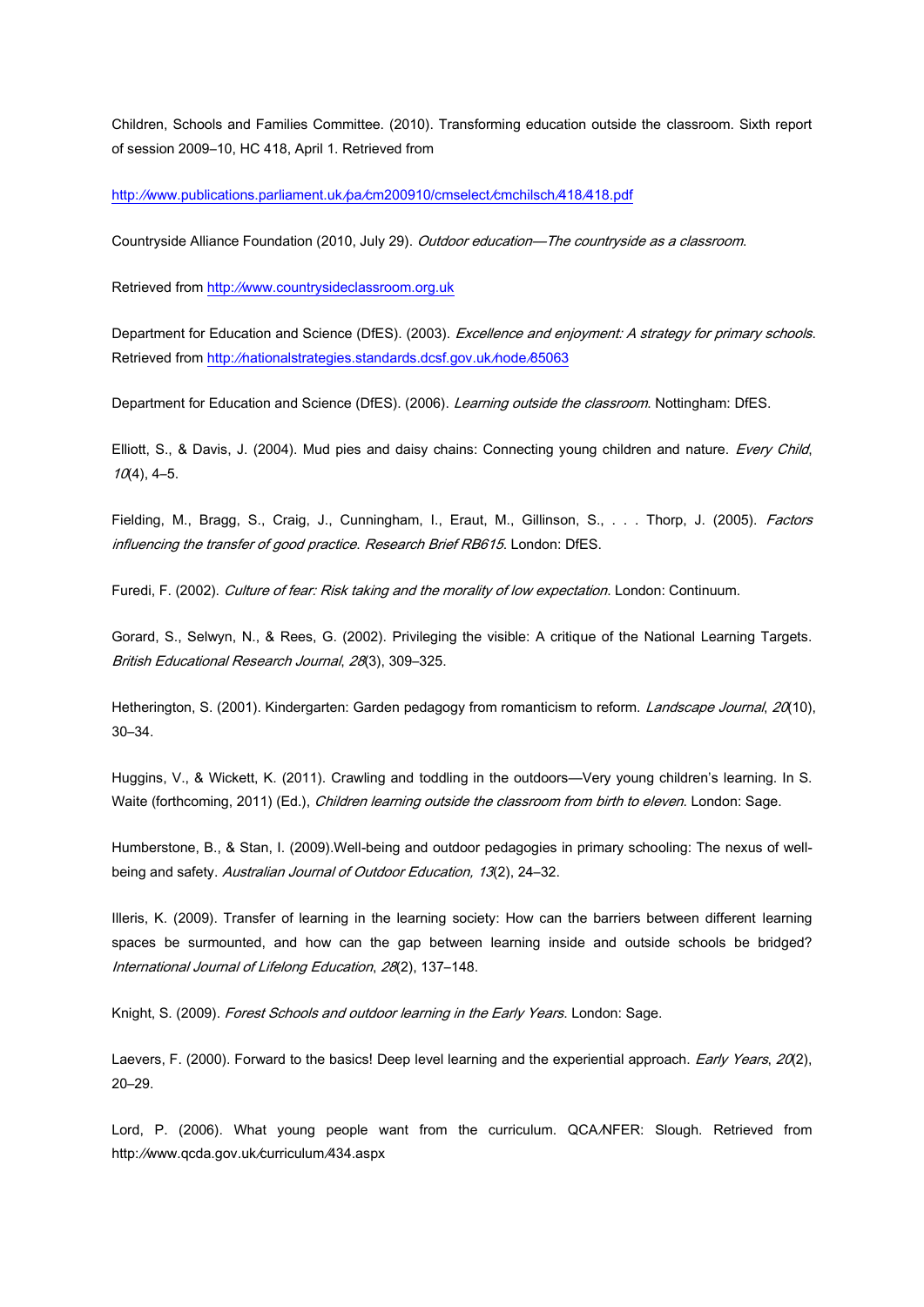Lumby, J. (2010). Enjoyment and learning: Policy and secondary school learners' experience in England. British Educational Research Journal. Retrieved from http://www.informaworld.com/smpp/content∼content=a919539015 ∼db=all∼jumptype=rss

Malcolm, J., Hodkinson, P., & Colley, H. (2003). The interrelationships between informal and formal learning. Journal of Workplace Learning, 15(7/8), 313-318.

Maynard, T., & Waters, J. (2007). Learning in the outdoor environment: A missed opportunity. Early Years: An International Journal of Research and Development, 27(3), 255–265.

Millward, A., & Whey, R. (1997). Facilitating play on housing estates. London: Chartered Institute of Housing and Joseph Rowntree Foundation.

Murray, R., & O'Brien, L. (2005). Such enthusiasm—A joy to see; An evaluation of Forest School in England. Farnham, Forest Research, New Economic Foundation). Retrieved

from http://www.forestry.gov.uk/pdf/[ForestSchoolEnglandReport.pdf](http://www.forestry.gov.uk/pdf/ForestSchoolEnglandReport.pdf/$FILE/ForestSchoolEnglandReport.pdf)/\$FILE/ForestSchoolEnglandReport.pdf

Pascal, C., & Bertram, T. (1997). *Effective early learning: Case studies in improvement*. London:Hodder & Stoughton.

Passy, R., & Waite, S. (2008). Excellence and enjoyment continuing professional development materials in England: Both a bonus and onus for schools. Journal of In-Service Education, 34(3), 311–325.

Rickinson, M., Dillon, J., Teamey, K., Morris, M., Choi, M. Y., Sanders, D., & Benefield, P. (2004). A review of research on outdoor learning. Shrewsbury: Fields Study Council.

Rogers, S., & Evans, J. (2008). Inside role play in early childhood education: Researching children's perspectives. London: Routledge.

Rose, J. (2009). *Independent review of the primary curriculum*. Nottingham: DCSF.

Waite, S. (2007). Memories are made of this: Some reflections on outdoor learning and recall. *Education 3-13*, 35(4), 333–347.

Waite, S. (2009, April). Outdoor learning for children aged 2–11: Perceived barriers, potential solutions. Conference proceedings of Fourth International Outdoor Education Research Conference, La Trobe University, Beechworth, Australia.

Waite, S. (2010). Teaching and learning outside the classroom: Personal values, alternative pedagogies and standards. Education 3-13, first published online September 23, 2010. DOI:10.1080/03004270903206141.

Waite, S., & Davis, B. (2007). The contribution of free play and structured activities in Forest School to learning beyond cognition—An English case. In N. Kryger, & B. Ravn (Eds.), Learning beyond cognition (pp. 257–274). Copenhagen: Danish University of Education Press.